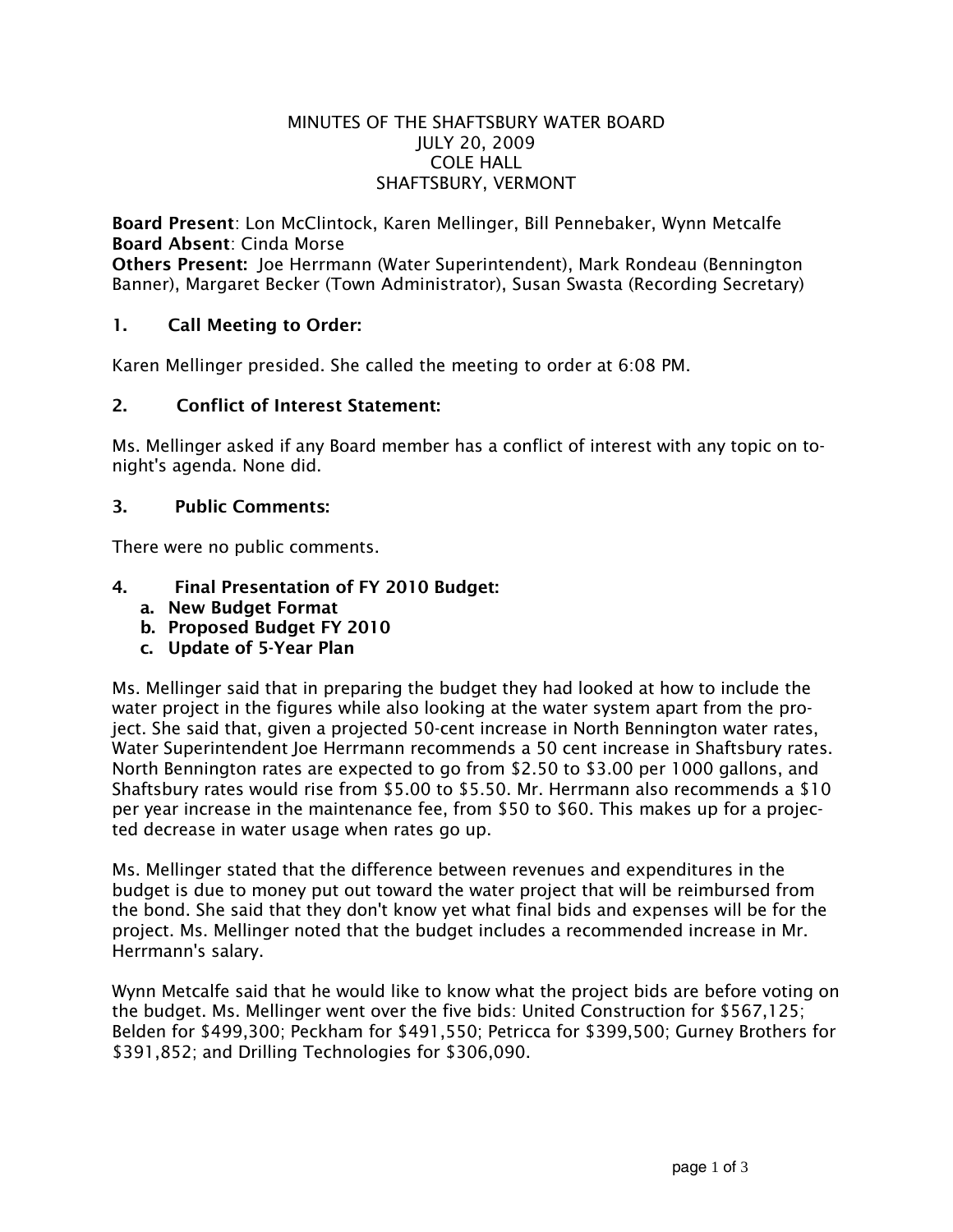Ms. Mellinger noted that the engineer had been surprised by how high the bids are; he had estimated \$300,000 for the project costs. The engineer will evaluate the bids and get back to them tomorrow. She said that the \$33,000 in contingency funds for the project would not get them near the second-lowest bid.

### Mr. Pennebaker made motion to accept the FY 2010 Water Department budget. Mr. McClintock seconded. Motion carried 4-0-0.

Mr. McClintock noted the many hours Ms. Mellinger and Mr. Herrmann had put in on the budget, both in preparing the numbers and in doing the new budget format. He said that their tremendous effort is appreciated.

Mr. Herrmann stated that the five-year plan has not changed from last time it was discussed. A garage door and window will be put in this year, and money will be set aside for a pickup truck.

Mr. McClintock made motion to accept the Water Department 5-year plan. Mr. Pennebaker seconded. Motion carried 4-0-0.

- 5. Water Improvement Project:
	- a. Bid Report
	- b. Project Status

Ms. Mellinger reported that they should hear from the engineer on the bids tomorrow or the next day. They will probably need a special Water Board meeting to approve a bid. Ms. Mellinger said that the Water Department fund balance will not cover project-related bills. Mr. McClintock noted that tonight's Select Board meeting will include approval of a water project bond anticipation note. Ms. Mellinger stated that the cost of the note is included in the project's \$425,000 budget.

## 6. Other Business:

Mr, Herrmann stated that Treasurer Henri Billow gave him a list of delinquent water bills. This amounts to about \$4,000, and payments have been coming in. A couple of individual cases are being negotiated.

## 7. Minutes:

Ms. Mellinger said that she is not sure where they stand in approving meeting minutes. It was agreed that they will hold a short Water Board meeting in August and approve minutes.

Mr. Metcalfe stated that Mr. Herrmann should be paid more for for his work. He noted that as it stands now the assistant foreman makes almost as much as the foreman. Mr. Herrmann noted that he has no assistant right now. Mr. McClintock said that Mr. Herrmann should be compensated for covering both positions.

### Mr. McClintock made motion that Water Department chairman Karen Mellinger look into and implement interim compensation for the Water Department Superintend-